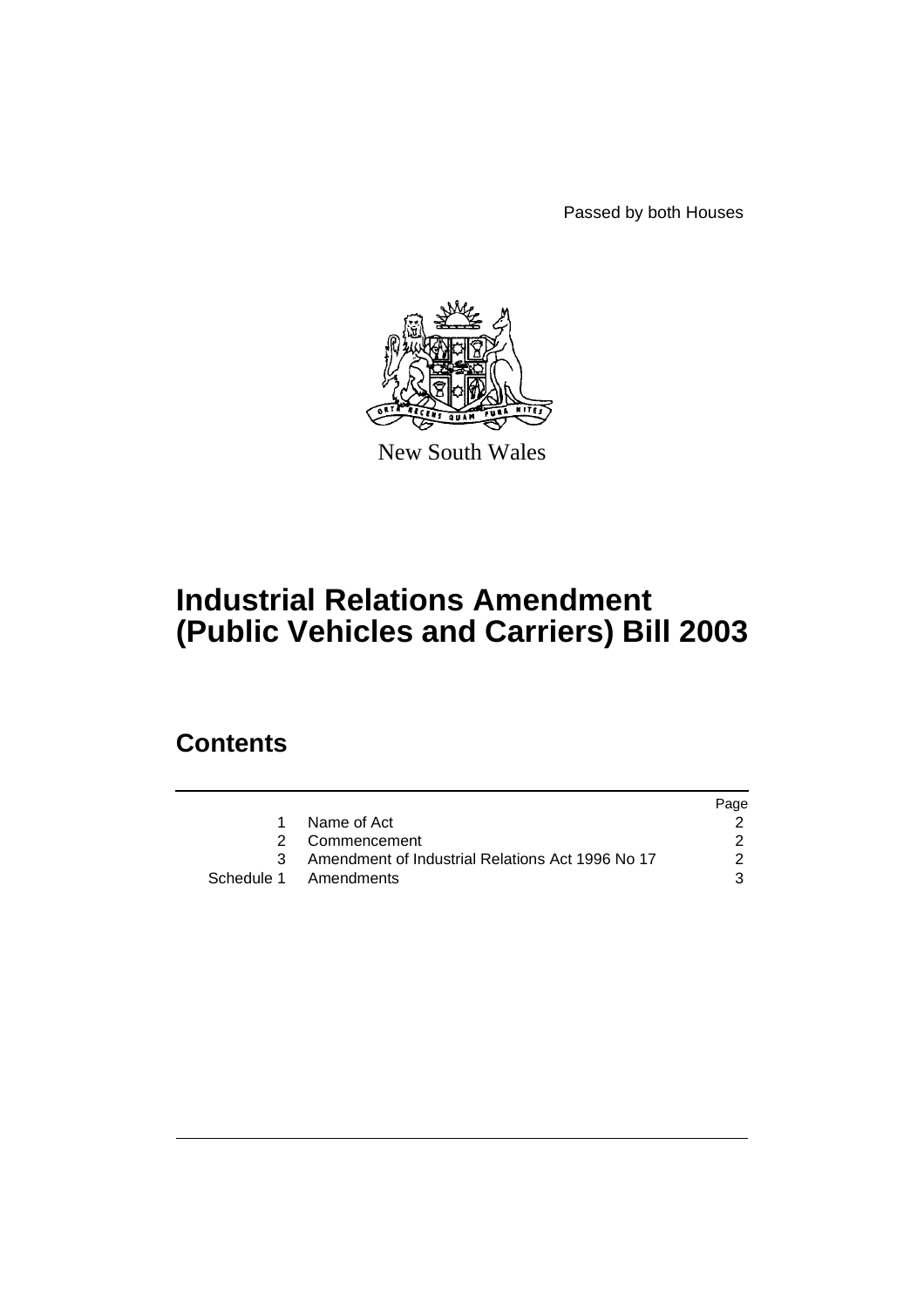*I certify that this PUBLIC BILL, which originated in the LEGISLATIVE ASSEMBLY, has finally passed the LEGISLATIVE COUNCIL and the LEGISLATIVE ASSEMBLY of NEW SOUTH WALES.*

> *Clerk of the Legislative Assembly. Legislative Assembly, Sydney, , 2003*



New South Wales

## **Industrial Relations Amendment (Public Vehicles and Carriers) Bill 2003**

Act No , 2003

An Act to amend the *Industrial Relations Act 1996* to extend the application of Chapter 6 of that Act and to continue indefinitely to exclude Part IV of the *Trade Practices Act 1974* of the Commonwealth and the *Competition Code of New South Wales* from applying to that Chapter; and for other purposes.

*I have examined this Bill, and find it to correspond in all respects with the Bill as finally passed by both Houses.*

*Chairman of Committees of the Legislative Assembly.*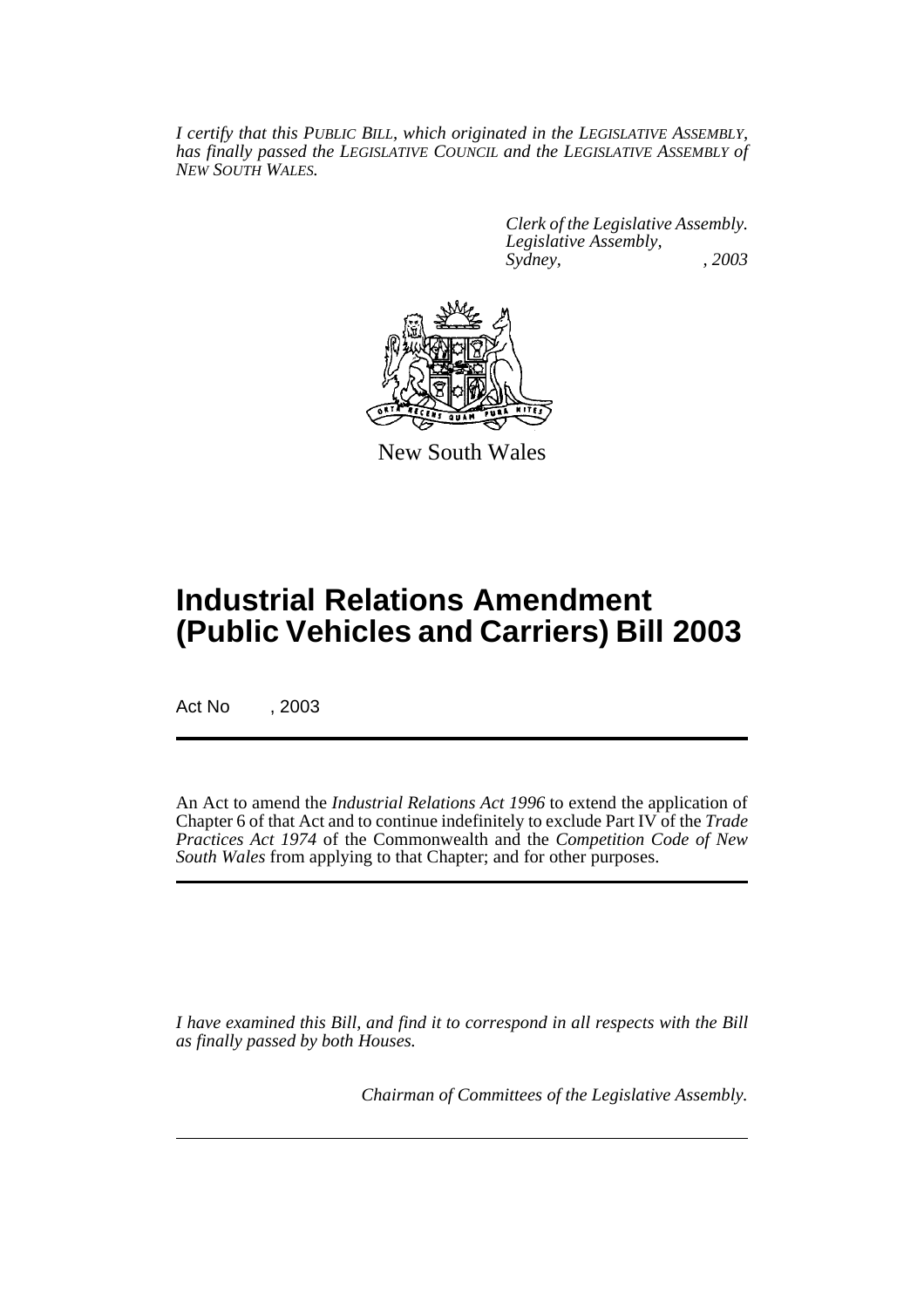#### **The Legislature of New South Wales enacts:**

#### **1 Name of Act**

This Act is the *Industrial Relations Amendment (Public Vehicles and Carriers) Act 2003*.

#### **2 Commencement**

This Act commences on the date of assent.

#### **3 Amendment of Industrial Relations Act 1996 No 17**

The *Industrial Relations Act 1996* is amended as set out in Schedule 1.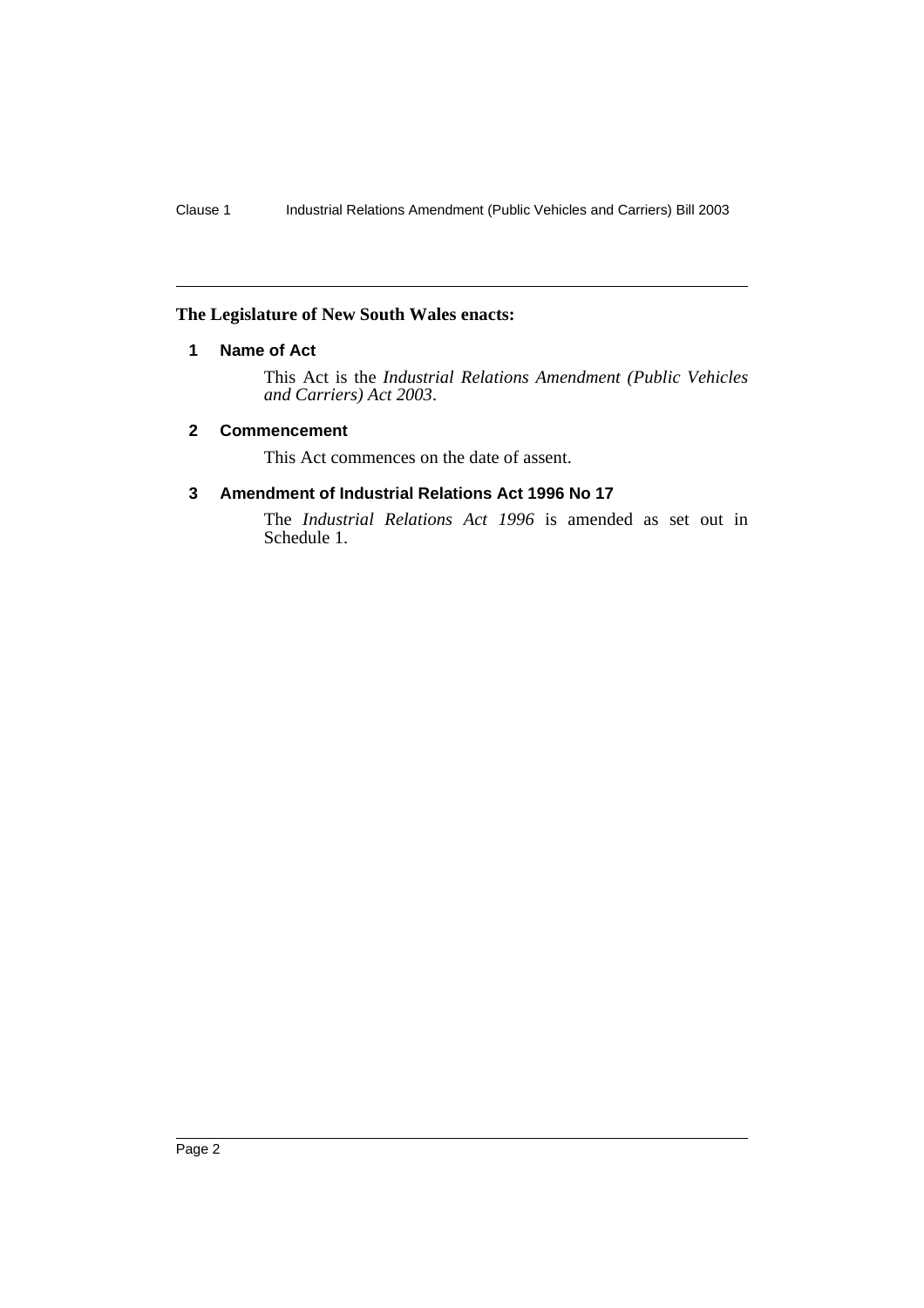Industrial Relations Amendment (Public Vehicles and Carriers) Bill 2003

Amendments Schedule 1

### **Schedule 1 Amendments**

#### **[1] Section 307 Contract of bailment—meaning**

Omit "in a transport district established under the *Transport Administration Act 1988*" from section 307 (1) (a).

#### **[2] Section 307 (1) (b)**

Omit "in such a transport district".

#### **[3] Section 307 (2) (b)**

Omit ", in such a transport district,".

#### **[4] Section 310A Authorisations for purposes of Trade Practices Act 1974 of the Commonwealth**

Omit section 310A (4).

#### **[5] Schedule 4 Savings, transitional and other provisions**

Insert at the end of clause 2 (1):

*Industrial Relations Amendment (Public Vehicles and Carriers) Act 2003*

(Section 3)